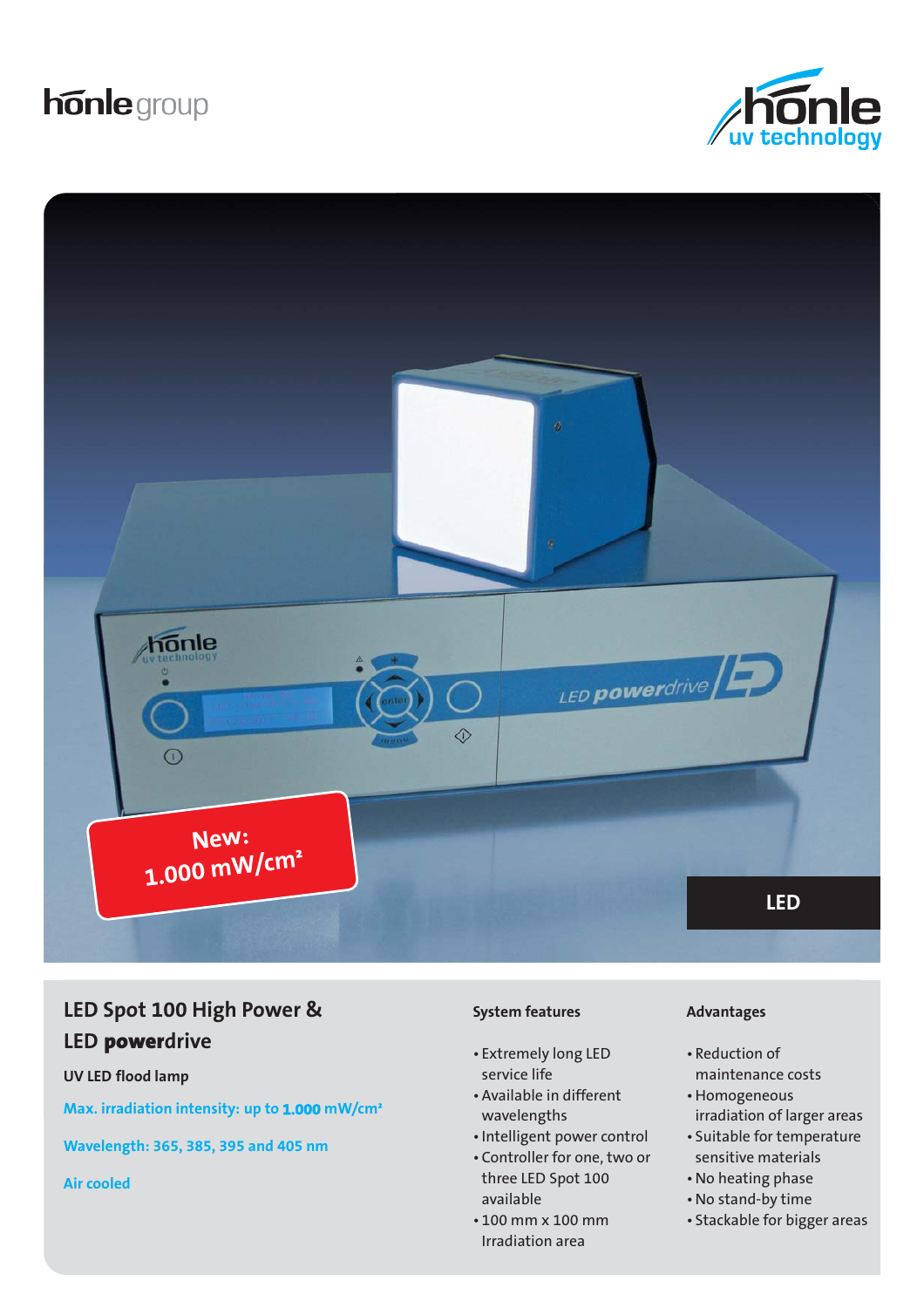## **LED Spot 100 High Power & LED Power Drive**

The **LED Spot** has been developed for all applications requiring **a highly intensive UV irradiance over a large area.** The LED assembly, as well as an electronic power control, guarantee high intensity and homogenous distribution of light. The recognition of LED-malfunction and a comprehensive monitoring function provide very high process stability. So, especially in fully automated production lines, repeatable results can be realised even in shortest cycle times.

The typical **service life of a LED is longer than 20.000 hours\***. The LED Spot 100 can be switched on and off as often as necessary. It does not require a heating or cooling phase.

The emitted wavelengths are available in 365/385/395/ 405 nm +/- 10 nm. This allows to adapt the LED head to the existing application.

The square light emitting aperture has a size of 100 mm x 100 mm. Depending on the required intensity/ homogeneity it can be increased considerably by changing the distance to the substrate. For even bigger irradiation fields, several LED Spots 100 can be connected without gaps. An integrated fan provides adequate cooling even for continuous operation.



## **Applications**

The LED Spot 100 controlled by LED Power Drive is appropriate for various applications, such as

- Bonding, fixing or encapsulating of components in the electronic, medical or optical sector
- Fluorescence stimulation for materials testing and picture processing
- High-intensity UV irradiation in the biological, chemical and pharmaceutical sector

## **LED Spot activation**

The irradiation time can be optionally set between the ranges 0,01 - 99,99 sec. or 0,1 - 999,9 sec. or 1 - 9999 sec. Alternatively, continuous operation can be chosen.

The operating status and the actual temperatures of the LED segments as well as the irradiation times can be seen on the display at one glance. **The electrical LED power can be adjusted between 10 % and 100 % in 1 %-steps**.

The unit registers the LED operating hours as well as the units operating hours.

In summary, the following features characterize the LED Power Drive controller:

- Large and clear display with all relevant information
- Intelligent power control
- Temperature / error control of LED
- Shortest cycle time 0,01 s
- Up to three LED Spot 100's can be operated by one control system

## **Interfaces**

The LED Power Drive controller has the following interfaces:

Analog preselected power range  $1V - 10V \triangleq 10\% - 100\%$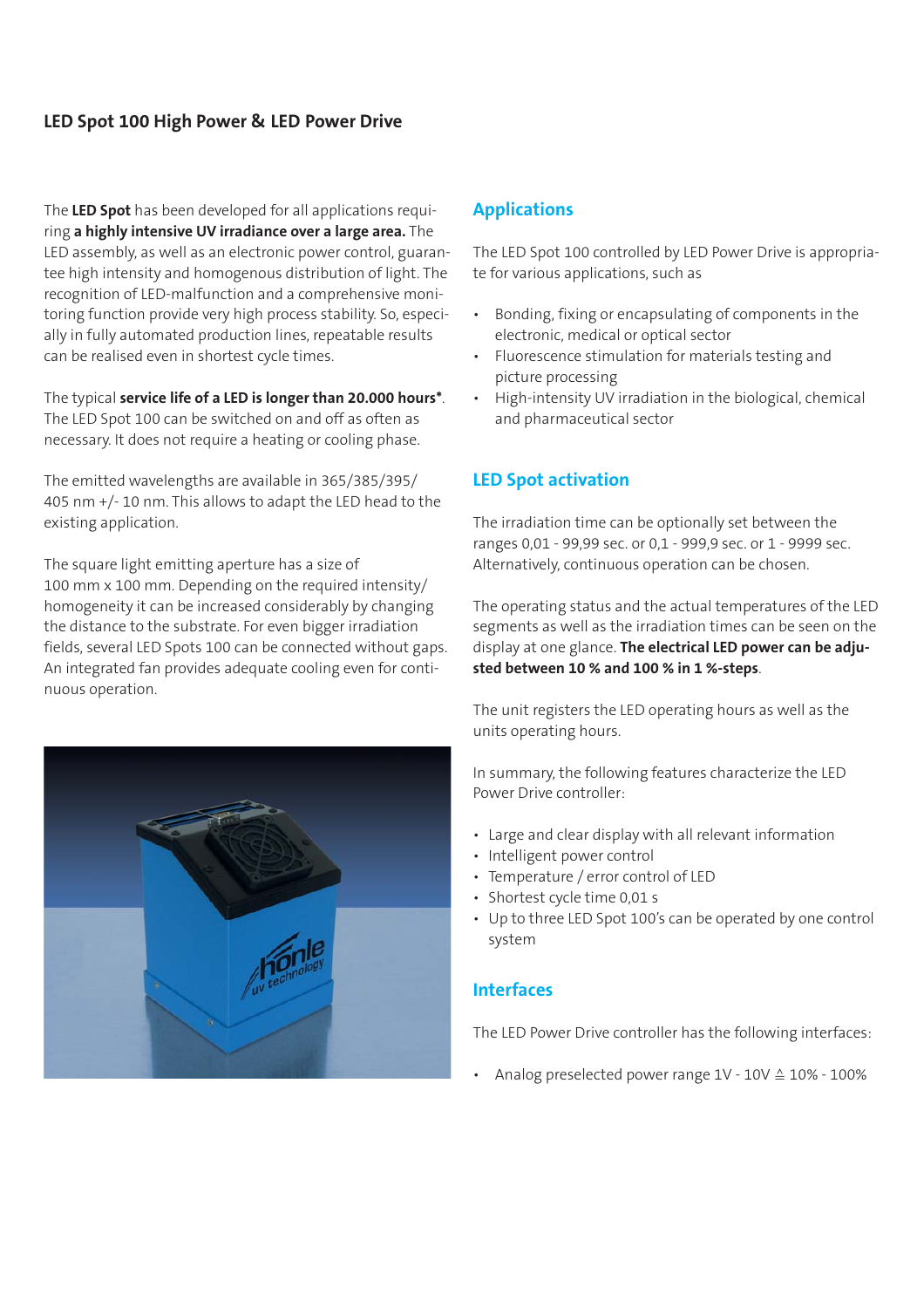- PLC inputs: LED on, LED enable
- PLC outputs: LED on, LED off, LED error, LED warning
- Dry contact with selectable function (cf. PLC outputs)
- Foot switch
- Release safety circuit (=LED enable)

## **Technical data**

| LED service life                           | > 20.000 hours*             |     |     |      |
|--------------------------------------------|-----------------------------|-----|-----|------|
| adjustment range of timer                  | 0,01 - 99,99 or 0,1 - 999,9 |     |     |      |
|                                            | or 1 - 9999 or continuous   |     |     |      |
|                                            | operation                   |     |     |      |
| wavelengths in nm                          | 365                         | 385 | 395 | 405  |
| typical intensity in mW/cm <sup>2 **</sup> | 100                         | 450 | 450 | 1000 |
| power supply LED Power                     | $90 V - 264 V$ ,            |     |     |      |
| Drive                                      | 47 Hz - 63 Hz               |     |     |      |
| max. input current                         | 2,2A                        |     |     |      |
| irradiation area                           | 100 x 100 mm                |     |     |      |
| dimensions LED-head wit-                   | ca. 150 x 111 x 111 mm      |     |     |      |
| hout connectors (H x W x D)                |                             |     |     |      |

typical service referred to standard operating conditions



Intensity distribution LED Spot 100 405 nm, distance 5 mm \*\* measured with Hönle UV meter and LED surface sensor, distance 0 mm

## **Advantages of the LED technology**

LEDs **do not emit IR radiation**. Even **temperature-sensitive materials** can be irradiated. The **different available spectra** guarantee safe and fast curing. As LEDs do not require a heating phase, LED heads can be switched on and off without any problems: **they are ready for immediate operation**.